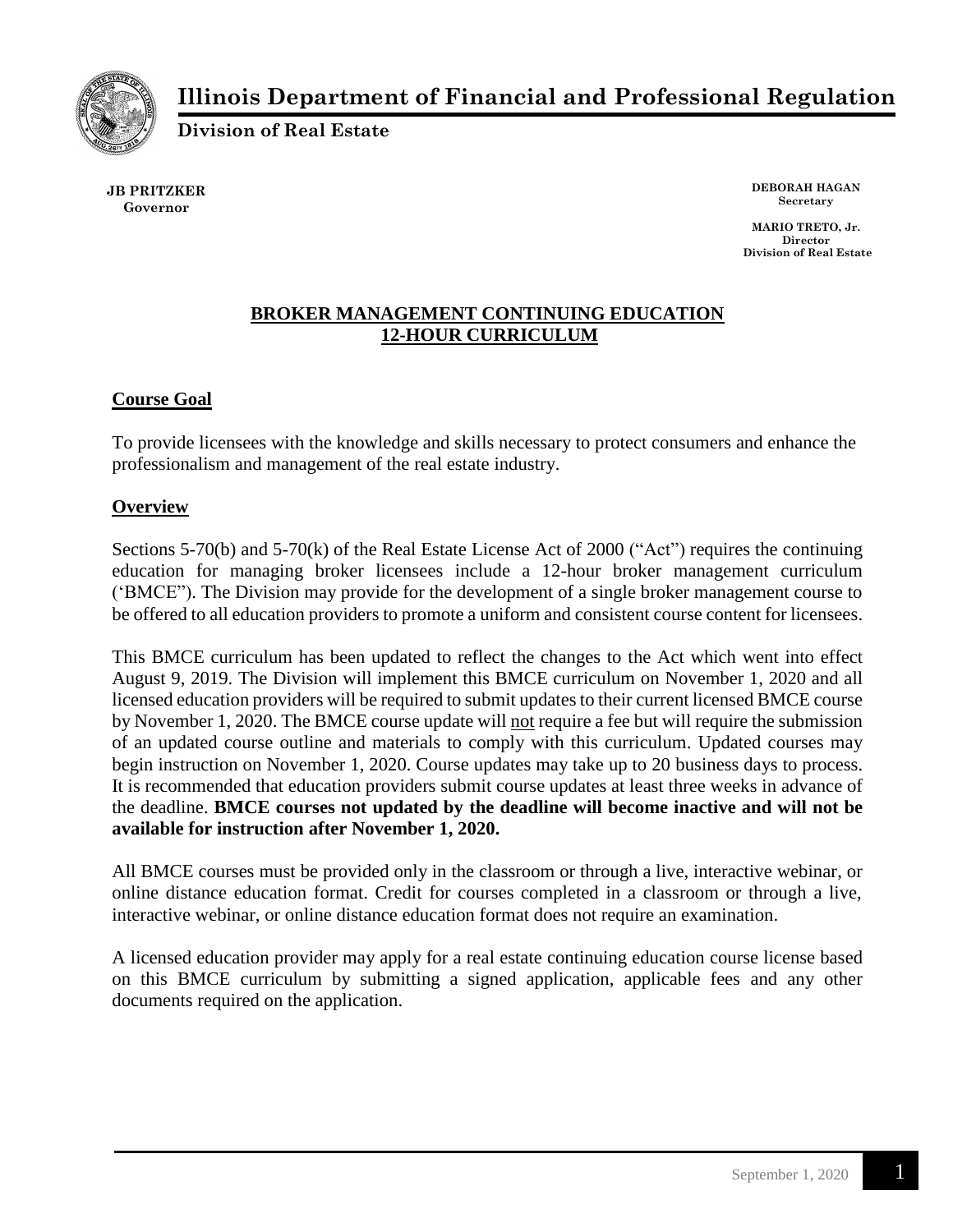#### **DIVISION OF REAL ESTATE**



## **BROKER MANAGEMENT**

#### **12 HOUR CONTINUING EDUCATION CURRICULUM**

- **I. Changes in 2019 to the Real Estate Licensing Act Effecting Designated Managing Brokers (Recommended 4 Hours)**
	- **A. Definitions**
	- **B. Advertising**
		- **1. Internet One Click Rule**
	- **C. Supervision**
	- **D. Training**
	- **E. Teams**
	- **F. Agency**
	- **G. Age and Education Requirements**

#### **II. Supervision and Oversight of New Broker Licensees (Recommended 4 Hours)**

- **A. Requirements**
- **B. Escrow**
- **C. Brokerage Agreements**
	- **1. Non-Binding Without Designated Managing Broker Approval**
- **D. Transactions**
	- **1. Assistance in Offer Negotiations**
	- **2. Assistance in Contract Contingency Negotiation**
	- **3. Electronic Negotiations**
- **E. Proof of Oversight**
	- **1. Documenting Oversight**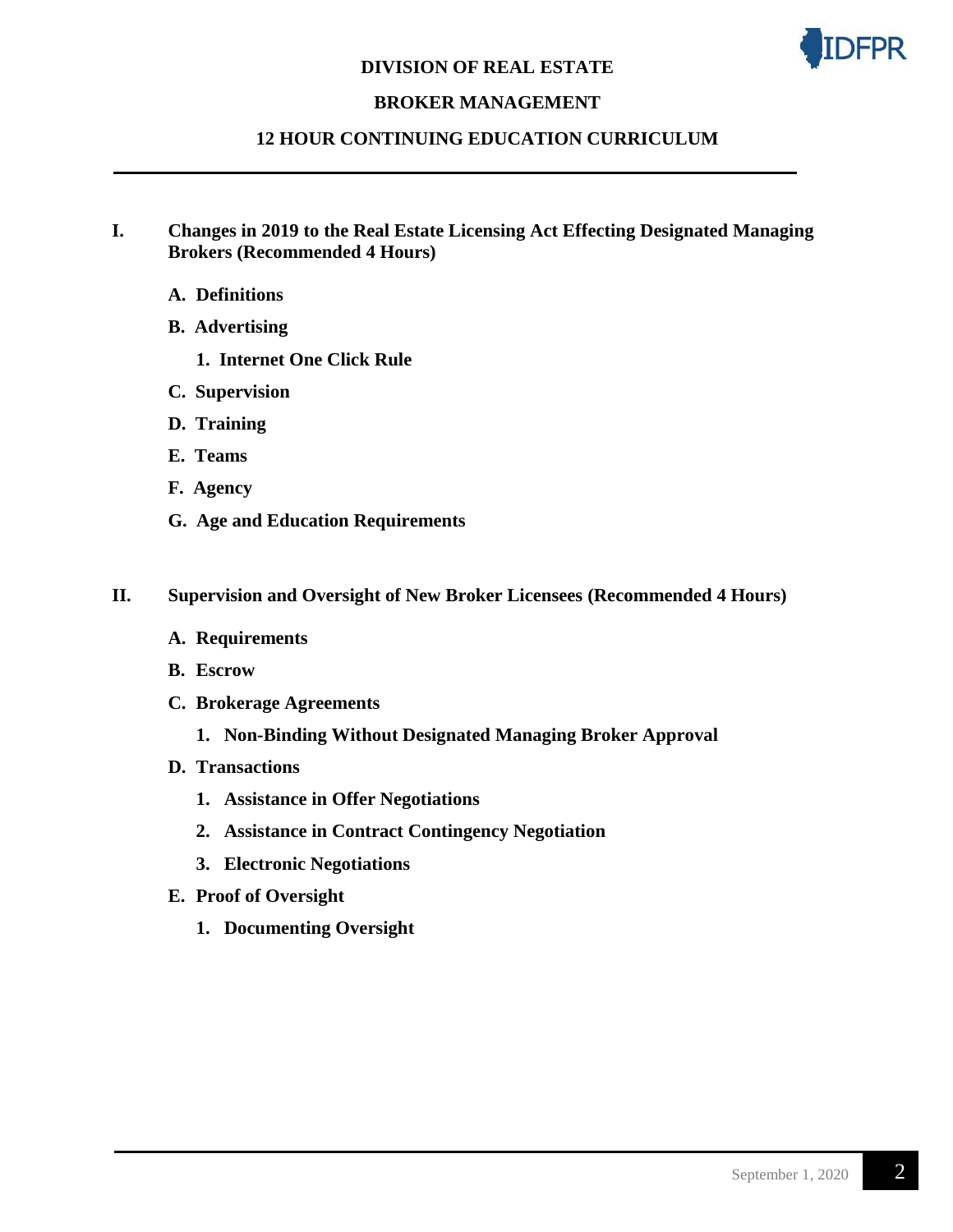### **DIVISION OF REAL ESTATE**



## **BROKER MANAGEMENT**

### **12 HOUR CONTINUING EDUCATION CURRICULUM**

- **F. Agency Disclosure**
	- **1. Seller Agency Disclosure**
	- **2. Buyer Designated Agency Disclosure**
	- **3. Dual Agency Disclosure**
	- **4. Contemporaneous Offer Disclosure**
	- **5. No Agency Relationship Disclosure**
	- **6. Duties of Agency**
- **G. Advertising**
	- **1. Internet Advertising**
		- **a. Social Media**
		- **b. Email Communications**
	- **2. General Advertising**
- **H. Required Interactions with Division of Real Estate and Online Resources**
- **I. Virtual Management of Licensees**
	- **1. Virtual Operations**
	- **2. Changes to Transactions and Use of Technology**

#### **III. Office Policy and Procedures (Recommended 4 Hours)**

- **A. Requirements**
	- **1. Written Employment and Independent Contractor Agreements**
	- **2. Brokerage Agreements**
	- **3. Transaction Supervision**
	- **4. Escrow Supervision**
	- **5. Agency Compliance**
	- **6. Fair Housing Compliance**
	- **7. Antitrust Compliance**
	- **8. Equal Employment Opportunity Commission Compliance**
	- **9. Areas of Practice/Competency**